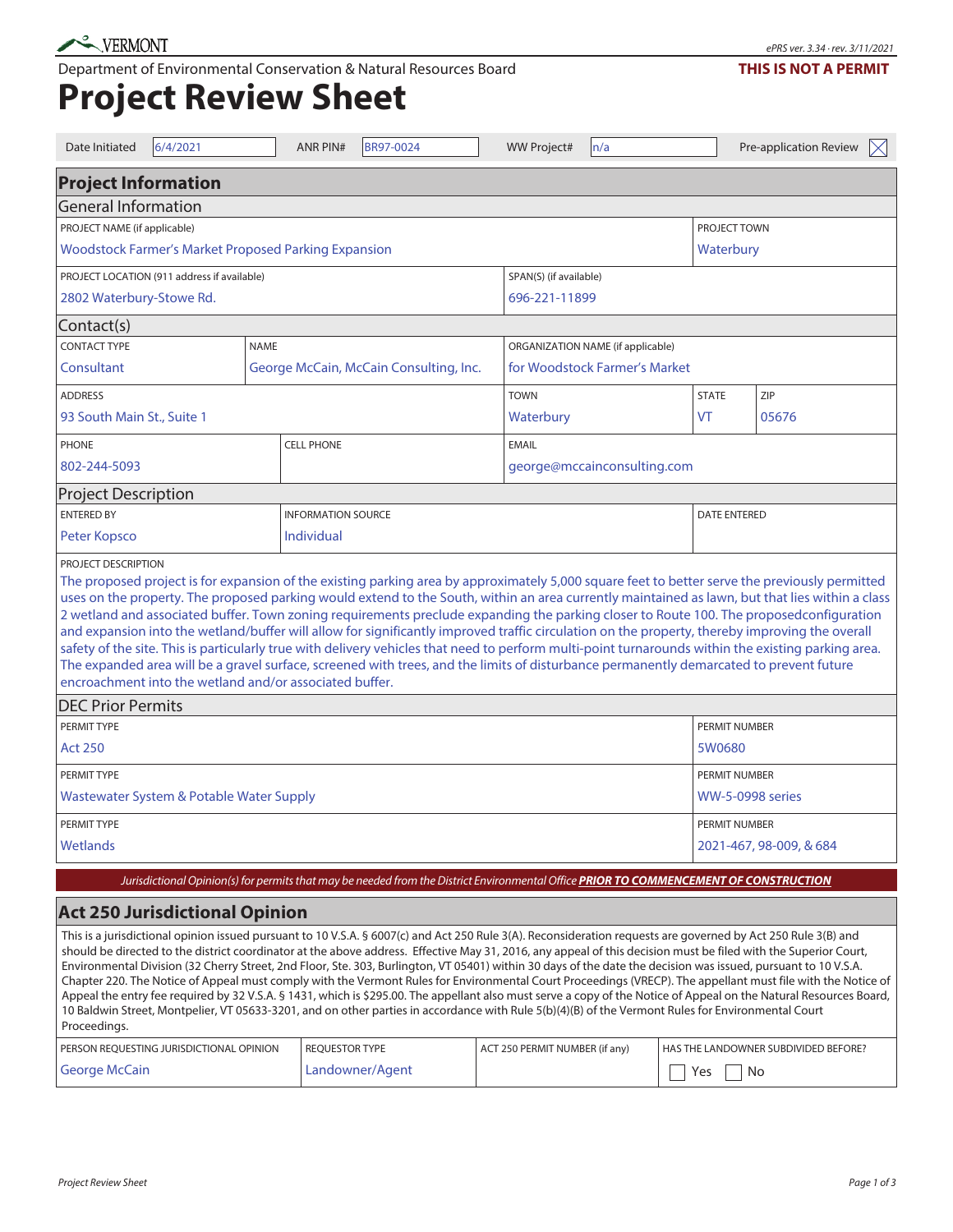|                                        |                                                                                                                                                                                                                                                                                                                     |                                                                                              | ePRS ver. 3.34 · rev. 3/11/2021 |  |
|----------------------------------------|---------------------------------------------------------------------------------------------------------------------------------------------------------------------------------------------------------------------------------------------------------------------------------------------------------------------|----------------------------------------------------------------------------------------------|---------------------------------|--|
| TYPE OF PROJECT (check all that apply) |                                                                                                                                                                                                                                                                                                                     |                                                                                              |                                 |  |
| Commercial<br>$\bowtie$                | Agricultural<br>Residential                                                                                                                                                                                                                                                                                         | Municipal<br>State                                                                           | Federal                         |  |
| IS AN ACT 250 PERMIT REQUIRED?         |                                                                                                                                                                                                                                                                                                                     | <b>COPIES SENT TO STATUTORY PARTIES?</b>                                                     |                                 |  |
| $\boxtimes$ Yes<br>No                  |                                                                                                                                                                                                                                                                                                                     | No<br>Yes                                                                                    |                                 |  |
| <b>BASIS FOR DECISION</b>              |                                                                                                                                                                                                                                                                                                                     |                                                                                              |                                 |  |
|                                        | The project constitutes a material change pursuant to Act 250 Rule 2(C)(6).                                                                                                                                                                                                                                         |                                                                                              |                                 |  |
|                                        |                                                                                                                                                                                                                                                                                                                     |                                                                                              |                                 |  |
| <b>DISTRICT COORDINATOR SIGNATURE</b>  |                                                                                                                                                                                                                                                                                                                     | Susan Baird, District Coordinator                                                            | VERMONT                         |  |
|                                        | Susanfaird 2021.06.08                                                                                                                                                                                                                                                                                               | [email] susan.baird@vermont.gov<br>[phone] 802-476-0134<br><b>Natural Resources Board</b>    |                                 |  |
|                                        |                                                                                                                                                                                                                                                                                                                     | District 5, 6, & 9 Environmental Commissions<br>10 Baldwin Street, Montpelier, VT 05633-3201 |                                 |  |
|                                        |                                                                                                                                                                                                                                                                                                                     |                                                                                              |                                 |  |
|                                        | <b>Wastewater System &amp; Potable Water Supply Permit Jurisdictional Opinion</b>                                                                                                                                                                                                                                   |                                                                                              |                                 |  |
|                                        | IS A WASTEWATER SYSTEM & POTABLE WATER SUPPLY PERMIT/APPROVAL REQUIRED?                                                                                                                                                                                                                                             | PERMIT NOT REQUIRED?                                                                         |                                 |  |
| Yes                                    | Permit application currently under review                                                                                                                                                                                                                                                                           | <b>Boundary Line Adjustment</b>                                                              | Home Occupation                 |  |
| No<br>$\times$                         | Permit issued on                                                                                                                                                                                                                                                                                                    | Clean Slate                                                                                  | Notice of Permit Requirement    |  |
| <b>BASIS FOR DECISION</b>              |                                                                                                                                                                                                                                                                                                                     |                                                                                              |                                 |  |
| No wastewater implications.            |                                                                                                                                                                                                                                                                                                                     |                                                                                              |                                 |  |
|                                        |                                                                                                                                                                                                                                                                                                                     |                                                                                              |                                 |  |
| REGIONAL OFFICE STAFF SIGNATURE        |                                                                                                                                                                                                                                                                                                                     |                                                                                              |                                 |  |
|                                        | 2021.06.04                                                                                                                                                                                                                                                                                                          |                                                                                              |                                 |  |
|                                        | 15:54:01 -04'00'                                                                                                                                                                                                                                                                                                    |                                                                                              |                                 |  |
|                                        |                                                                                                                                                                                                                                                                                                                     |                                                                                              |                                 |  |
|                                        | The following are preliminary, non-binding determinations made by DEC Permit Specialists identifying other permits that may be needed                                                                                                                                                                               | <b>PRIOR TO COMMENCEMENT OF CONSTRUCTION</b>                                                 |                                 |  |
|                                        |                                                                                                                                                                                                                                                                                                                     | <b>SPECIAL WETLANDS DISCLAIMER</b>                                                           |                                 |  |
|                                        | A desktop review cannot definitively confirm the presence or absence of a wetland in or within fifty feet of your project site. This review sheet is the result of a                                                                                                                                                |                                                                                              |                                 |  |
|                                        | desktop review that included reviewing the project site with these mapping tools available at https://anr.vermont.gov/maps. Many wetlands do not appear on<br>these maps. You are advised to review the site on the ground for wetlands, regardless of whether this box is checked or not (https://dec.vermont.gov/ |                                                                                              |                                 |  |
|                                        | watershed/wetlands/what/guide). To confirm the presence/absence of wetlands, contact a qualified environmental consultant (https://dec.vermont.gov/<br>watershed/wetlands/what/id/wetland-consultant-list) or the State Wetlands Program (https://dec.vermont.gov/watershed/wetlands).                              |                                                                                              |                                 |  |
|                                        |                                                                                                                                                                                                                                                                                                                     |                                                                                              |                                 |  |
|                                        | Preliminary, Non-binding Determination of the Applicability of Other State Permits                                                                                                                                                                                                                                  |                                                                                              |                                 |  |
|                                        | Note: Fact Sheet numbers below refer to permit fact sheets available at: http://dec.vermont.gov/permits/handbook/info-sheets                                                                                                                                                                                        |                                                                                              |                                 |  |
|                                        | Agency of Natural Resources - Department of Environmental Conservation                                                                                                                                                                                                                                              |                                                                                              |                                 |  |
|                                        | WASTE MANAGEMENT & PREVENTION DIVISION                                                                                                                                                                                                                                                                              |                                                                                              |                                 |  |
|                                        |                                                                                                                                                                                                                                                                                                                     |                                                                                              |                                 |  |
|                                        |                                                                                                                                                                                                                                                                                                                     |                                                                                              |                                 |  |
| <b>Demolition Waste</b><br>⋉           | Contact: Jim Surwillo                                                                                                                                                                                                                                                                                               | Email: james.surwilo@vermont.gov                                                             | Phone: 802-522-5056             |  |
|                                        |                                                                                                                                                                                                                                                                                                                     |                                                                                              |                                 |  |
| <b>WATERSHED MANAGEMENT DIVISION</b>   |                                                                                                                                                                                                                                                                                                                     |                                                                                              |                                 |  |
|                                        | Wetlands [ Fact Sheet #29 ] and Ponds [ Fact Sheet #32.1 ]                                                                                                                                                                                                                                                          |                                                                                              |                                 |  |
| $\boxtimes$                            | Essex, Lamoille, Orleans, and Washington:<br><b>Contact: Shannon Morrison</b>                                                                                                                                                                                                                                       | Email: shannon.morrison@vermont.gov                                                          | Phone: 802-490-6178             |  |
|                                        |                                                                                                                                                                                                                                                                                                                     |                                                                                              |                                 |  |
|                                        | Stormwater: Developments [Fact Sheets #6.2 & 6.3] [See Stormwater District Contacts Map]<br><b>Contact: Ashley Preston</b>                                                                                                                                                                                          | Email: ashley.preston@vermont.gov                                                            | Phone: 802-490-6170             |  |
| $\times$                               |                                                                                                                                                                                                                                                                                                                     |                                                                                              |                                 |  |
| <b>Agency of Transportation</b>        |                                                                                                                                                                                                                                                                                                                     |                                                                                              |                                 |  |
| $\boxtimes$                            | Access to State Highways (residential, commercial) [Fact Sheet #66]                                                                                                                                                                                                                                                 |                                                                                              |                                 |  |
|                                        | <b>Contact: Craig Keller</b>                                                                                                                                                                                                                                                                                        | Email: craig.keller@vermont.gov                                                              | Phone: 802-279-1152             |  |
|                                        | Signs (Travel Information Council) [Fact Sheet #63]<br><b>Contact: Toni May</b>                                                                                                                                                                                                                                     | Email: toni.may@vermont.gov                                                                  | Phone: 802-279-9599             |  |